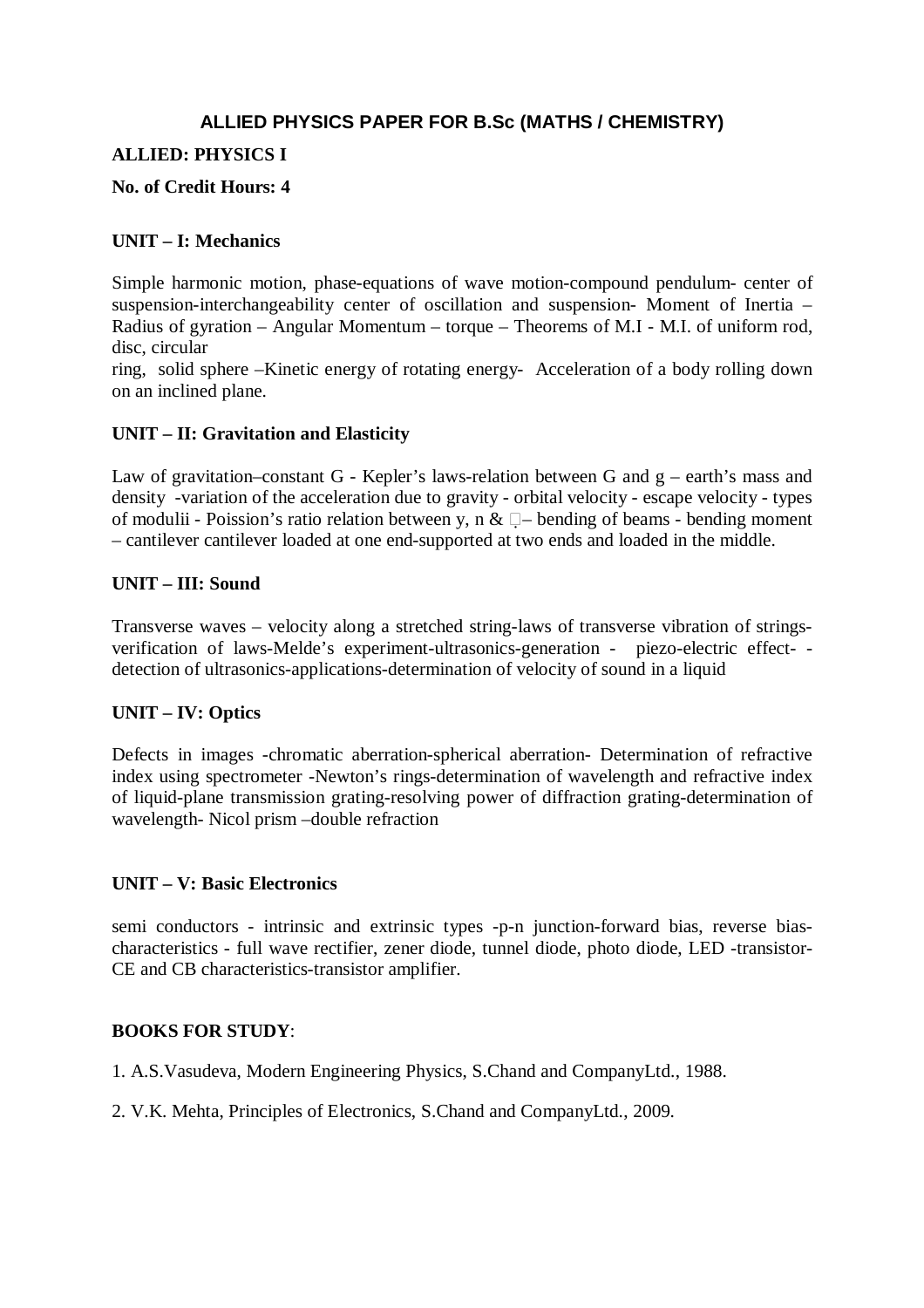# **ALLIED PHYSICS PAPER II**

## **No. of Credit Hours: 4**

# **UNIT- I Modern physics:**

Einstein's photo electric equation – verification of Einstein's photo electric equation by Millikan's experiment – photo electric cells – applications

Wave mechanics: De Broglie concept of matter waves – characteristics and calculation of De Broglie wave length -Study of De Broglie matter wave by G.P.Thomson experiment.

## **UNIT- II Nuclear physics:**

**N**uclear forces –characteristics - nuclear structure by liquid drop model – Binding energy – mass defect – particle accelerators – cyclotron and betatron – nuclear Fission and nuclear Fusion – introduction to elementary particles – Leptons, Mesons and Baryons

## **UNIT III Laser physics:**

Principles of laser– population inversion – meta stable state – conditions for laser actions - Types –Nd-Yag – Helium – neon laser – applications of lasers – Raman effect – Raman shift – stokes and anti stokes lines

## **UNIT IV Semiconductor physics:**

Volt – Ampere Characteristics of P-N junction Diode – Zener diode – applications of Zener diodes - Volt – Ampere Characteristics of FET, UJT and SCR – Principles of LED and LCD – Frequency Modulation and Amplitude modulation –principles and applications of RADAR.

#### **UNIT V Digital Electronics:**

**N**umber systems – conversion of binary into decimal – conversion of decimal to binary – binary addition and subtraction – Basic logic gates – NAND and NOR as an universal logic gates – Demorgan's theorems – Boolean algebra – applications of Demorgans theorems – Half adder and full adder circuits.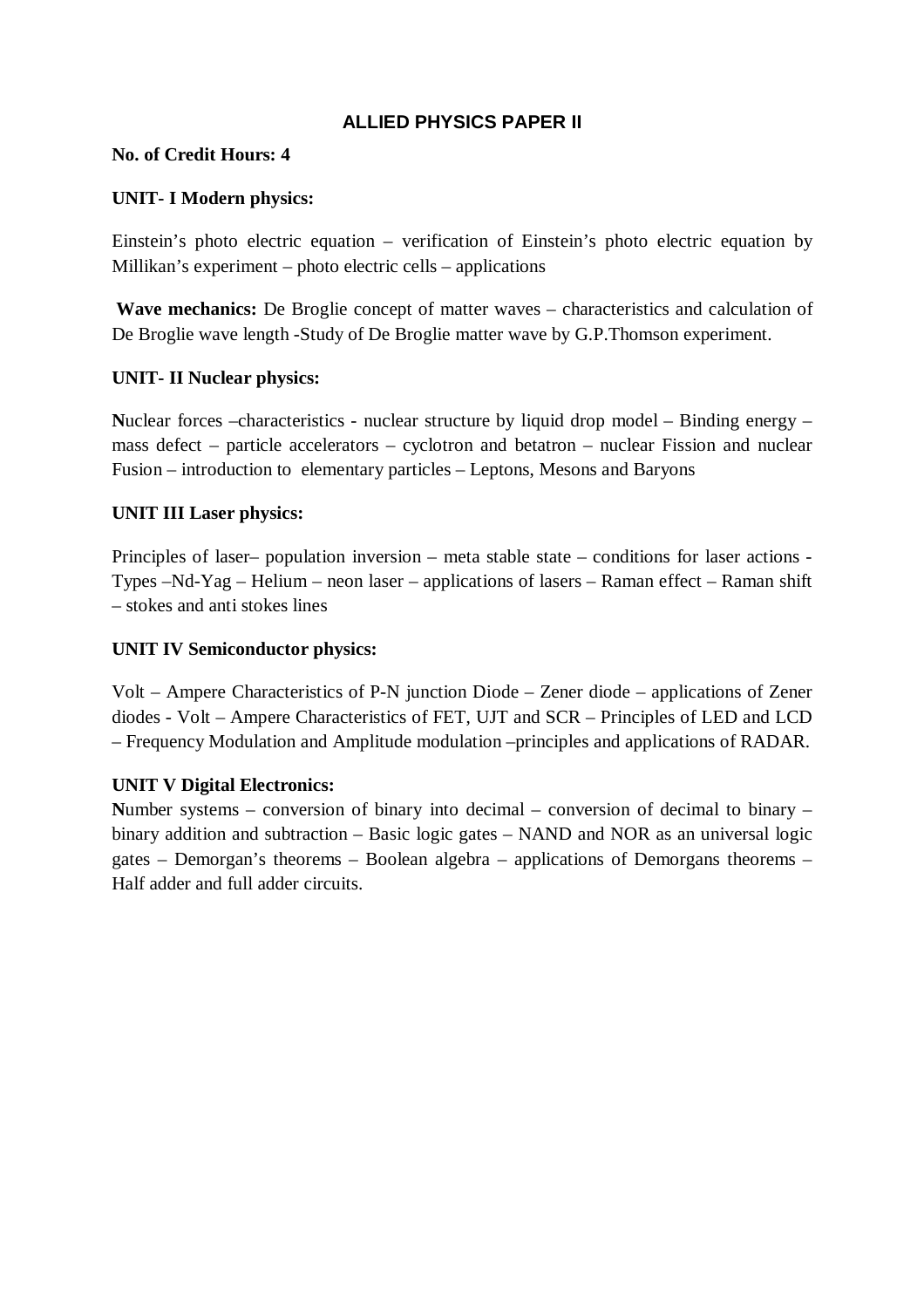#### **BOOKS FOR REFERANCE**

- 1. Modern physics R. Murugesan
- 2. Engineering physics Gaur & Gupta
- 3. Engineering physics M. Arumugam
- 4. Laser Physics Thiagarajan
- 5. Principles of Electronics V.K. Metha
- 6. Basic Electronics B.L. Theraja
- 7. Fundamentals of digital computers Bartee
- 8. Digital principles and Applications Malvino & Leech